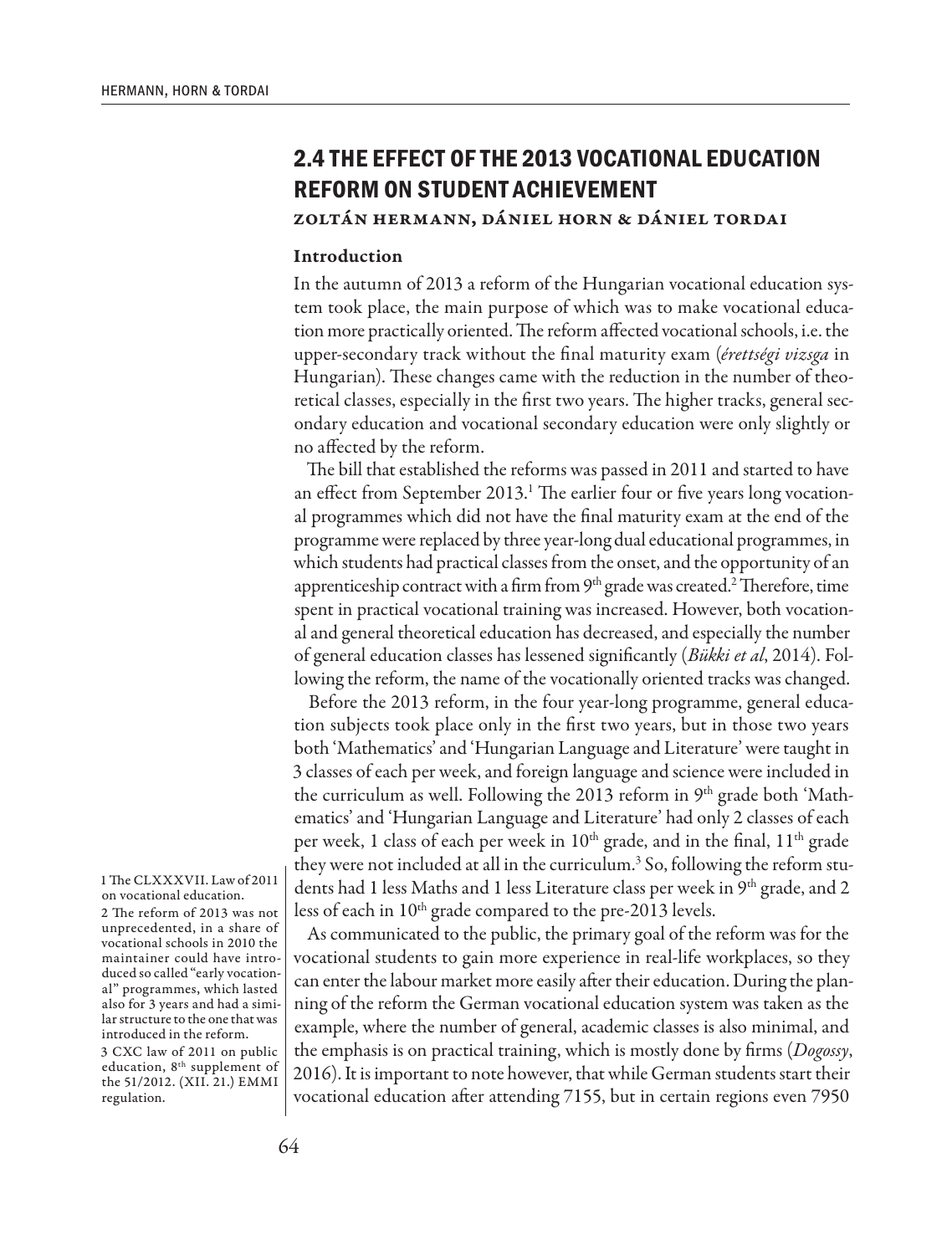general education classes, this number in Hungary is only 5742 (*Hajdu et al*, 2015). So, a Hungarian student participating in vocational education spends about two or three years less with general education subjects, than his German counterparts. Another goal of the reform was to create an educational structure more in line with the demands of the economy, to have a more transparent and cost-effective operation, and to keep the unprivileged students in schools and to help them catch up. However, keeping the youth in schools was made harder by another reform, in which the government lowered the compulsory schooling age from 18 to 16 after 2012 for those who had completed  $9<sup>th</sup>$  grade.<sup>4</sup>

According to the literature important differences might arise if they improve occupationally specific skills of students graduating from public education at the expense of their general skills. Although they may find a job that fits to their qualifications more easily when they enter the labour market (*Level et al,* 2014, *Ryan*, 2001, *van der Velden–Wolbers*, 2003), this advantage in the long run is overturned and those with a more general education find themselves in a better position (*Hanushek et al*, 2017). Due to the lack of general skills, graduates won't be able to adapt to the changing labour market environment, so they become unemployed more easily, or can obtain a job only for lower wages. However, the lengthening of the duration of secondary educational vocational programmes doesn't necessarily provide benefits even in a younger age group (*Oosterbeek–Webbink*, 2007, *Hall* 2016).

In this subsection we examine the effect of the 2013 reform on mathematics and reading by comparing the changes of test scores between the 8<sup>th</sup> and 10<sup>th</sup> grade of cohorts before and after the reform. Reading and mathematics competencies are important elements of general skills, so their decrease might mean – according to the literature – that in the long run the labour market position of the given students might worsen.

#### Analysis

For our analysis we use  $8<sup>th</sup>$  and  $10<sup>th</sup>$  grade test scores from the National Assessment of Basic Competencies programme from 2010 until 2017. From 2010 the results were evaluated on the same scale, which makes the comparison of different years' results possible. The effect of the reform is examined on the cohorts which commenced their 8<sup>th</sup> grade between 2010 and 2014. The average score in the whole sample every year is around 1600, and the standard deviation is around 200.

Our independent variable is the change in mathematics and reading scores between  $8<sup>th</sup>$  and  $10<sup>th</sup>$  grade. Our sample also contains students who had to repeat a year on 9<sup>th</sup> or 10<sup>th</sup> grade and had to do it only once. In the case of students repeating a year in the  $10<sup>th</sup>$  grade we considered their earlier test result. We excluded vocational education programmes for special education needs We excluded vocational equivalibrium programmes for special equivalibrium factor  $\begin{pmatrix} 4 & CXC \ 4 & CXC \end{pmatrix}$  on public students from the sample.

education.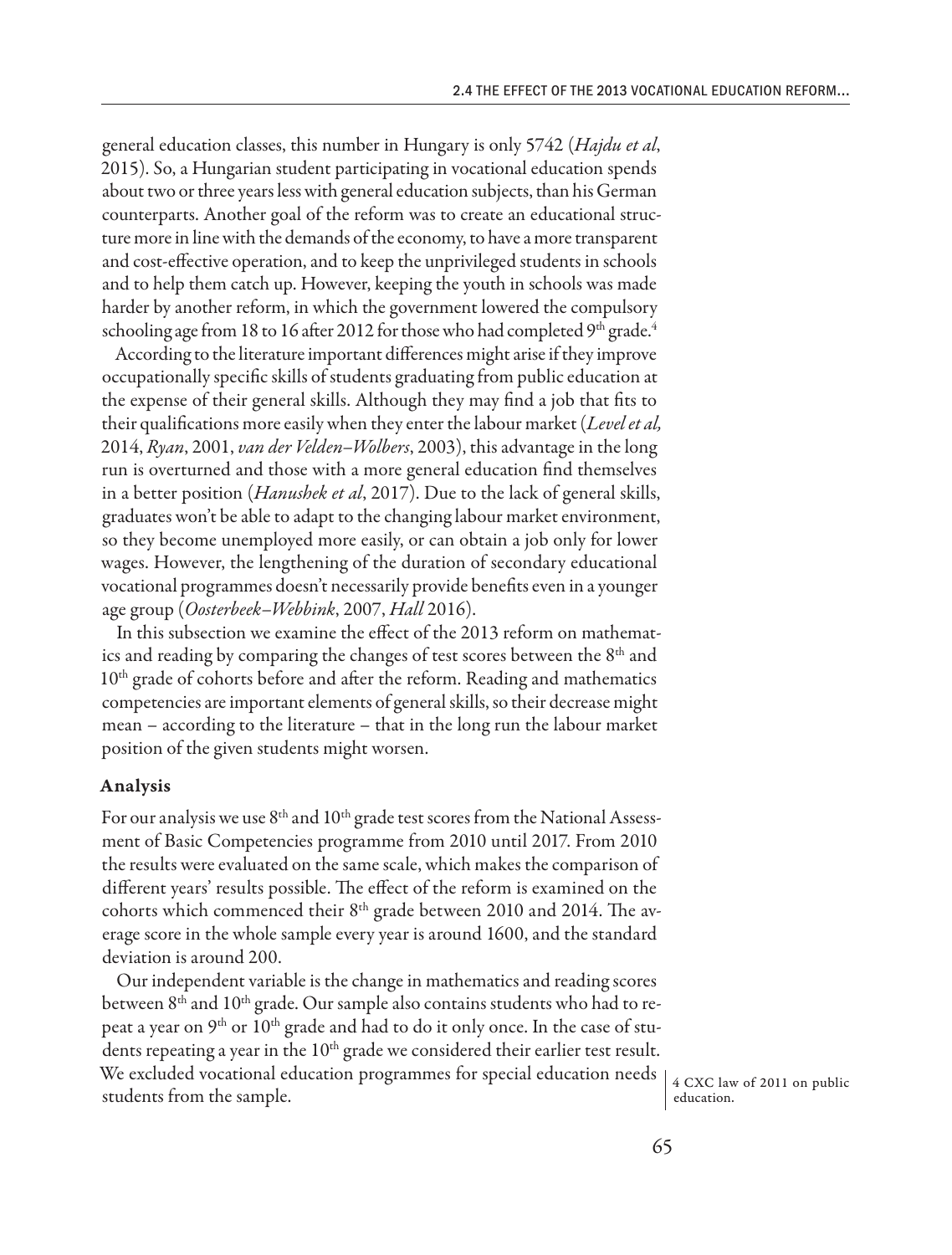*Figure* 2.4.1 shows the average score changes from  $8<sup>th</sup>$  to  $10<sup>th</sup>$  grade for both mathematics and reading for the whole sample, and then divided for men and women. After the introduction of the reform the difference between those, whose programme concludes with a maturity exam and those whose doesn't, grows already in the first year. The effect of the reform is more apparent with mathematics test scores, where the score change of those in a vocational school is not only smaller compared to students in the other two educational forms (vocational secondary and general secondary school), but it is becoming smaller even to previous values of this school type. It can be easily observed from the figure that reading and mathematics points of cohorts affected by the reform worsen compared to the students of the other two schools.





Note: The year notes the year of the 8<sup>th</sup> grade test. Source: Authors' compilation.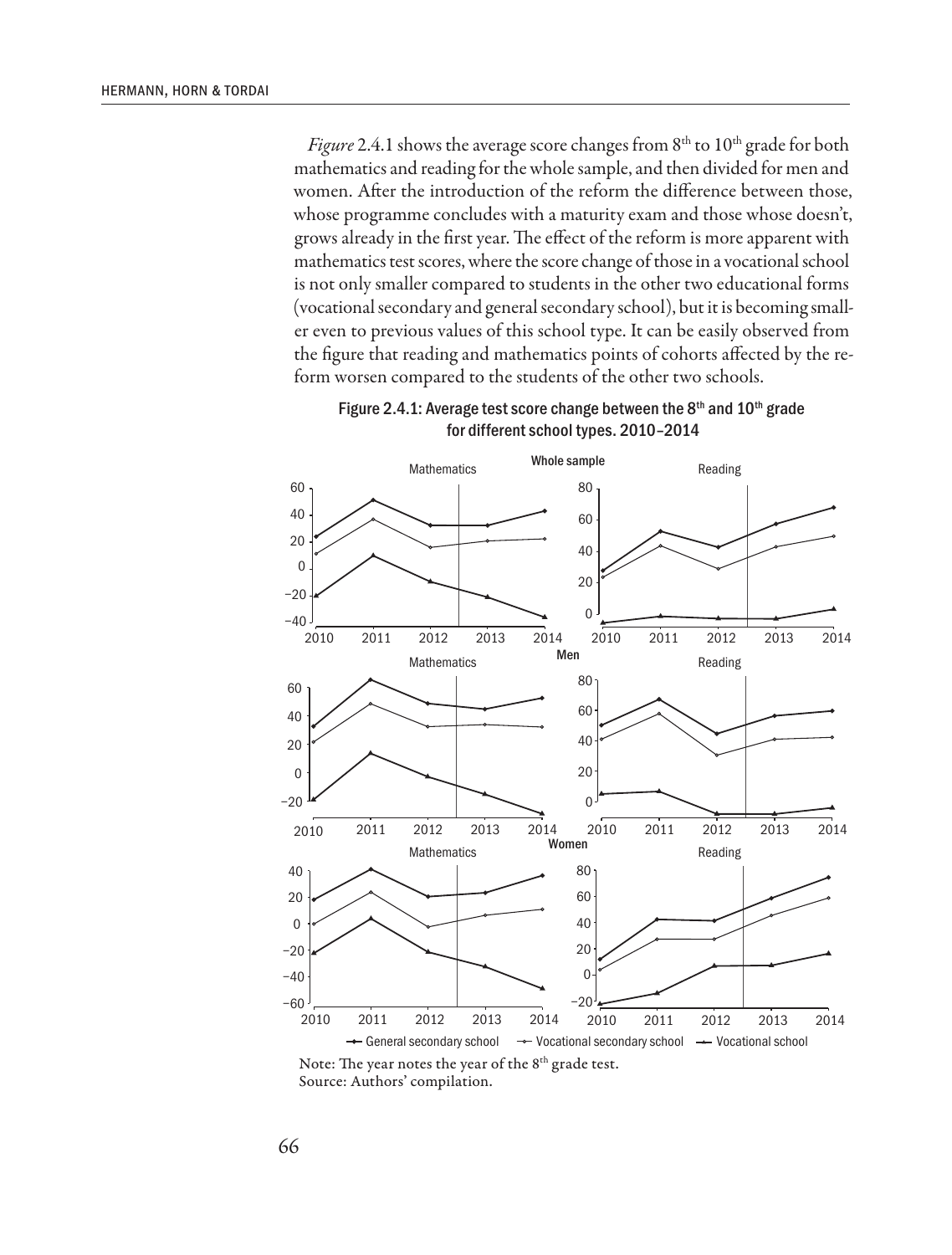We are going to estimate the effect of the reform by difference-in-differences method. In our analysis we are going to compare the vocational school students' (treated group) performance change between the pre and post-reform years with the performance change of the vocational secondary school students (control group) in the two periods. (We basically get the same results if we include general secondary school students in the sample.) Supposing that all other factors affecting the test scores – including all the other education policy changes – had a similar effect on the students in the two tracks, the estimates show the causal effect of the reform.

The dependent variable is the test score change, i.e. the difference of 10<sup>th</sup> and 8<sup>th</sup> grade points. The main explanatory variables are the dummy variables noting the vocational school, the after reform period, and the interaction of these two. As a control variable we use in our estimation the first, second, and third power of the 8th grade mathematics and reading test scores, the gender of the students, whether the students have special educational needs or have a disadvantageous status, schooling of mother and father, the number of books at home, and fixed effects concerning the cohorts and schools. Apart from the test scores every variable is a dummy variable in the model. Missing values were replaced by typical values and the missing values are noted by a separate dummy variable. The effect of the reform is shown by the interaction variable 'vocational school x reform' (Table 2.4.1).

|                             | Whole sample |             | Men         |                        | Women       |             |
|-----------------------------|--------------|-------------|-------------|------------------------|-------------|-------------|
|                             | mathematics  | reading     | mathematics | reading                | mathematics | reading     |
|                             | (1)          | (2)         | (3)         | (4)                    | (5)         | (6)         |
| Vocational school ×         | $-19.48***$  | $-9.823***$ | $-15.40***$ | $-4.094$ <sup>**</sup> | $-23.81***$ | $-13.28***$ |
| Reform                      | (1.733)      | (1.494)     | (2.068)     | (1.852)                | (2.581)     | (2.105)     |
| Reform                      | $14.17***$   | $11.57***$  | 8.638***    | $-4.333***$            | $22.19***$  | $31.78***$  |
|                             | (1.203)      | (1.041)     | (1.496)     | (1.354)                | (1.679)     | (1.397)     |
| Vocational school           | $-64.97***$  | $-73.41***$ | $-74.53***$ | $-81.11***$            | $-49.82***$ | $-62.53***$ |
|                             | (1.160)      | (1.012)     | (1.372)     | (1.258)                | (1.643)     | (1.343)     |
| R <sup>2</sup>              | 0.362        | 0.308       | 0.337       | 0.321                  | 0.415       | 0.320       |
| Number of observa-<br>tions | 199.975      | 200.097     | 112.754     | 112.780                | 87.221      | 87,317      |
| Number of schools           | 25.477       | 25.482      | 19.479      | 19.482                 | 17.143      | 17.150      |

Table 2.4.1: The effect of the vocational school reform on test score change between the 8th and 10th grade

Note: Unweighted OLS estimates.

Control variables: first, second, and third power of the 8<sup>th</sup> grade test scores in both fields, gender, special educational need and disadvantageous status, categories of schooling of mother and father, categories of the number of books at home, categories of the 8th grade test's year, and the dummy variables noting the missing values of the control variables.

Standard errors clustered at the school level in parenthesis.

Significant at a \*\*\*1 per cent, \*\*5 per cent, \* 10 per cent level.

Source: Authors' compilation based on *NABC* data for 2010–2017.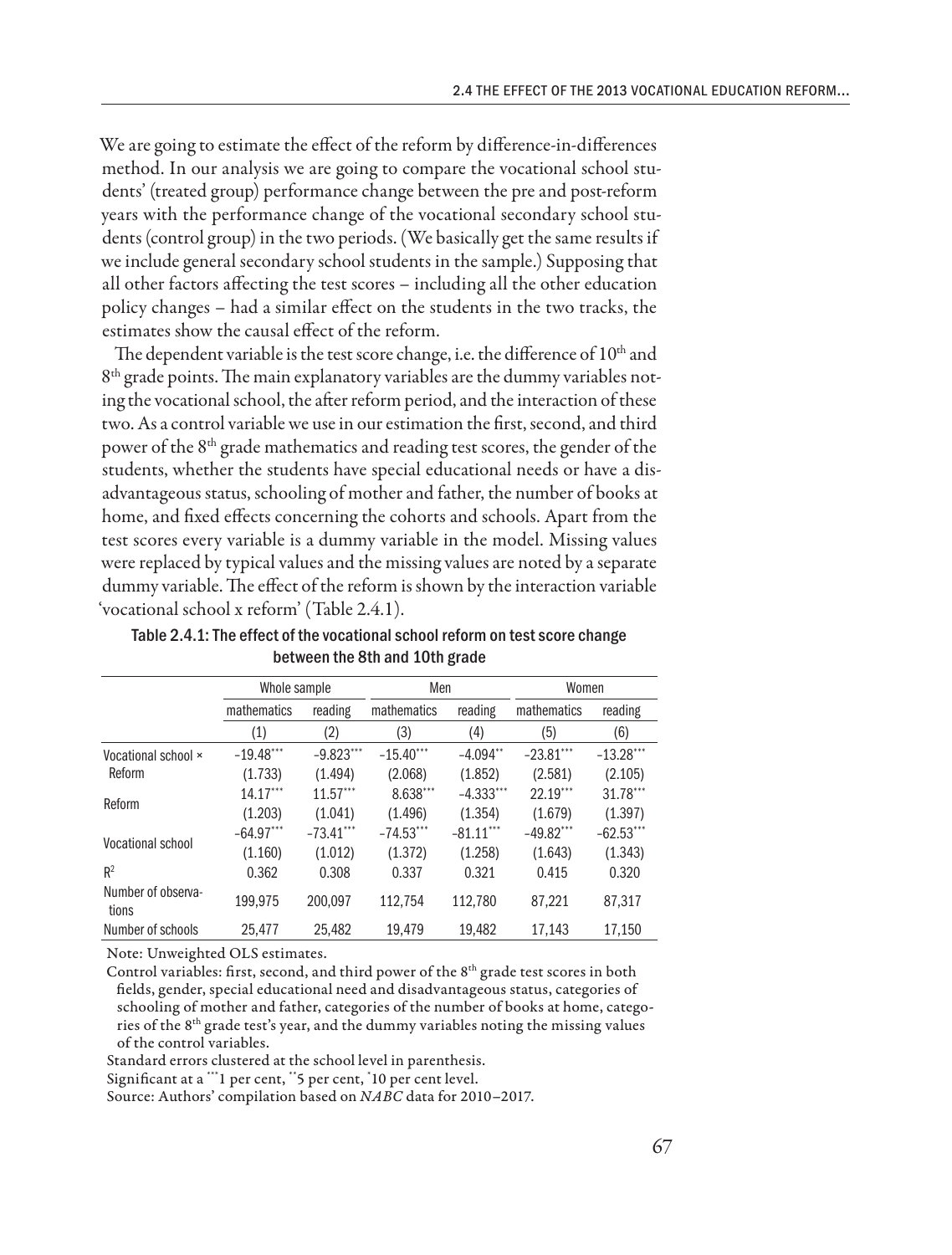The results confirm our conclusion, drawn based on *Figure 2.4.1.* After the reform test scores decreased in both fields, but the reform had a bigger effect on maths score changes.

Test score change of vocational schoolers between  $8<sup>th</sup>$  and  $10<sup>th</sup>$  grade was 19.5 points smaller due to the 2013 reform. For men this change was slightly smaller (–15.4 points), for women it was bigger (–23.8). The reform had a smaller effect on the change of reading scores, –9.8 points on the entire sample, –4.1 for men, and –13.3 for women. The cause of this difference can be that students use their reading skills more outside the classroom than their mathematics skills, so supposedly school has a stronger effect on the latter.

According to the estimated effects we can say that before the reform the average difference between vocational schools and vocational secondary schools in mathematics was approximately 180, in reading 200 points. Our results suggest that due to the effect of the reform this difference grew by more than 10% in mathematics, and by 5% in reading.

The estimation of the reform's effect can be biased, since from 2012 the compulsory schooling age was decreased from 18 years to 16 years, and therefore the composition of students in  $10^{\text{th}}$  grade could have changed.<sup>5</sup> We can expect that mostly vocational school students older than 16 years old will fall out of school due to this change. Since students with worse skills have a higher chance of dropping out, we can expect the average scores of vocational schoolers to be better after 2012 than before. So, this change can distort the estimations.

However, data shows that this is not behind the results. The reduced compulsory schooling age was introduced first for those entering secondary education in 2012. So, the cohort that was in  $8<sup>th</sup>$  grade in 2012 was affected by the lowered compulsory schooling age, but not by the vocational education reform. Recalculating the estimations for the sample including only 2012 and 2013 cohorts yields basically unchanged results, so the reform decreased students' performance even with the same age limit.

## Conclusions

To sum up, we can say that the 2013 reform worsened the mathematics and reading skills of those studying in vocational education concluding without the maturing exam, especially in mathematics and to a greater extent in the case of women. Although our analysis cannot answer the question whether these students can find a job more easily after school, we see that after two years of vocational education the general skills of students are worse after the reform than before, and that this effect is significant. Our interpretation is that this deterioration happened due to the decrease in general education classes. Furthermore, it is likely that even if the more practice-oriented education helps students to find a job quickly following graduation, the decreasing general skills will worsen their position on the labour market in the long run.

5 The estimation might be biased due to a change in changing school choice decisions, and therefore the composition of students in vocational and mixed schools changed significantly However, this is not very likely since none of the average values of individual characteristics changed to a notable extent.